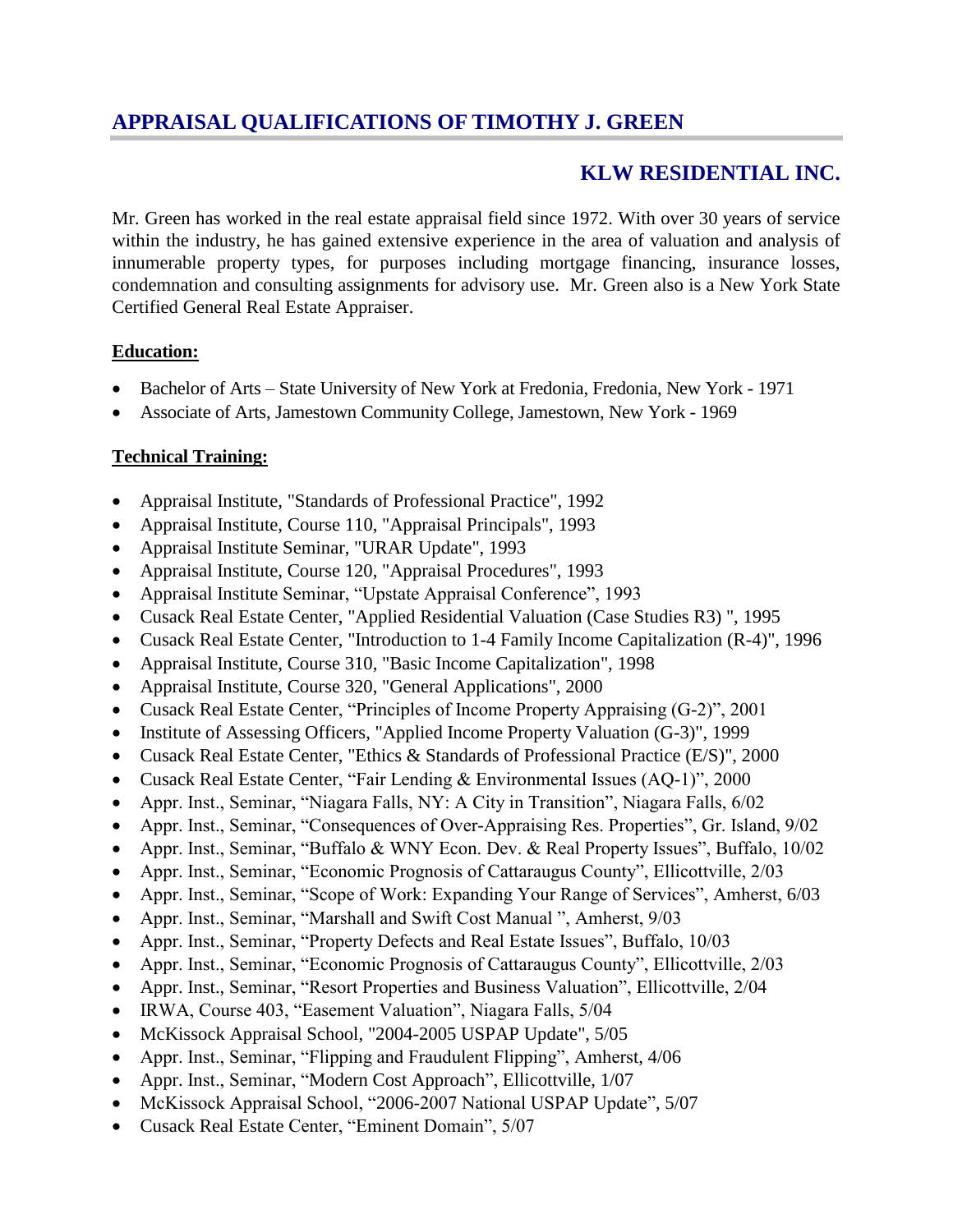## **Timothy J. Green Page 2**

- Appr. Inst., Seminar, "Valuation Case Studies", Ellicottville, 1/08
- McKissock Appraisal School, "Private Appraisal Assignments", 9/08
- McKissock Appraisal School, "Land and Site Valuation", 6/09
- McKissock Appraisal School, "2008-2009 National USPAP Update", 6/09
- McKissock Appraisal School, "Income Capitalization", 1/11
- McKissock Appraisal School, "Environmental Contamination of Income Properties", 5/11
- McKissock Appraisal School, "2010-2011 National USPAP Equivalent", 7/11
- Buffalo Niagara Association of Realtors, "New Uniform Appraisal Dataset", 7/11
- McKissock Appraisal School, "Appraising & Analyzing Industrial Flex Buildings for Mortgage Underwriting", 8/11
- Appr. Inst., Seminar, "Green Building/Adaptive Re-Use", Buffalo, 10/11
- Appr. Inst., Seminar, "Real estate Network", Buffalo, 10/12
- Cusack Real Estate Center, "Zoning in Real Estate", 2/13

### **Licensure / Certifications:**

- New York State General Certified Real Estate Appraiser #46-39874
- NYS DOT Approved Real Estate Appraiser

### **Prepared & Participated in Appraisals & Consultant Reports For:**

- Numerous savings and loan and commercial lending institutions residential and commercial mortgages
- Attorneys and private individuals condemnation, investment counseling, mortgage appraisals and tax assessment matters
- Private industry mortgages, buy/sell, mergers, Section 8 subsidized housing projects
- Governmental agencies (state, federal, county, town and cities) acquisition, reuse, condemnation, Ad-Valorem and certiorari proceedings and specialized studies, including local assessors and New York State Department of Transportation, Environmental Conservation, Office of Mental Retardation & Developmental Disabilities, Office of Alcohol and Substance Abuse Services, Office of Parks, Recreation and Historic Preservation and Dormitory Authority

### **Testified as Expert Witness:**

State Supreme Court

### **Employment History:**

**KLW Residential, Inc., Buffalo, NY, NYS Certified General Appraiser, 2012-Present**